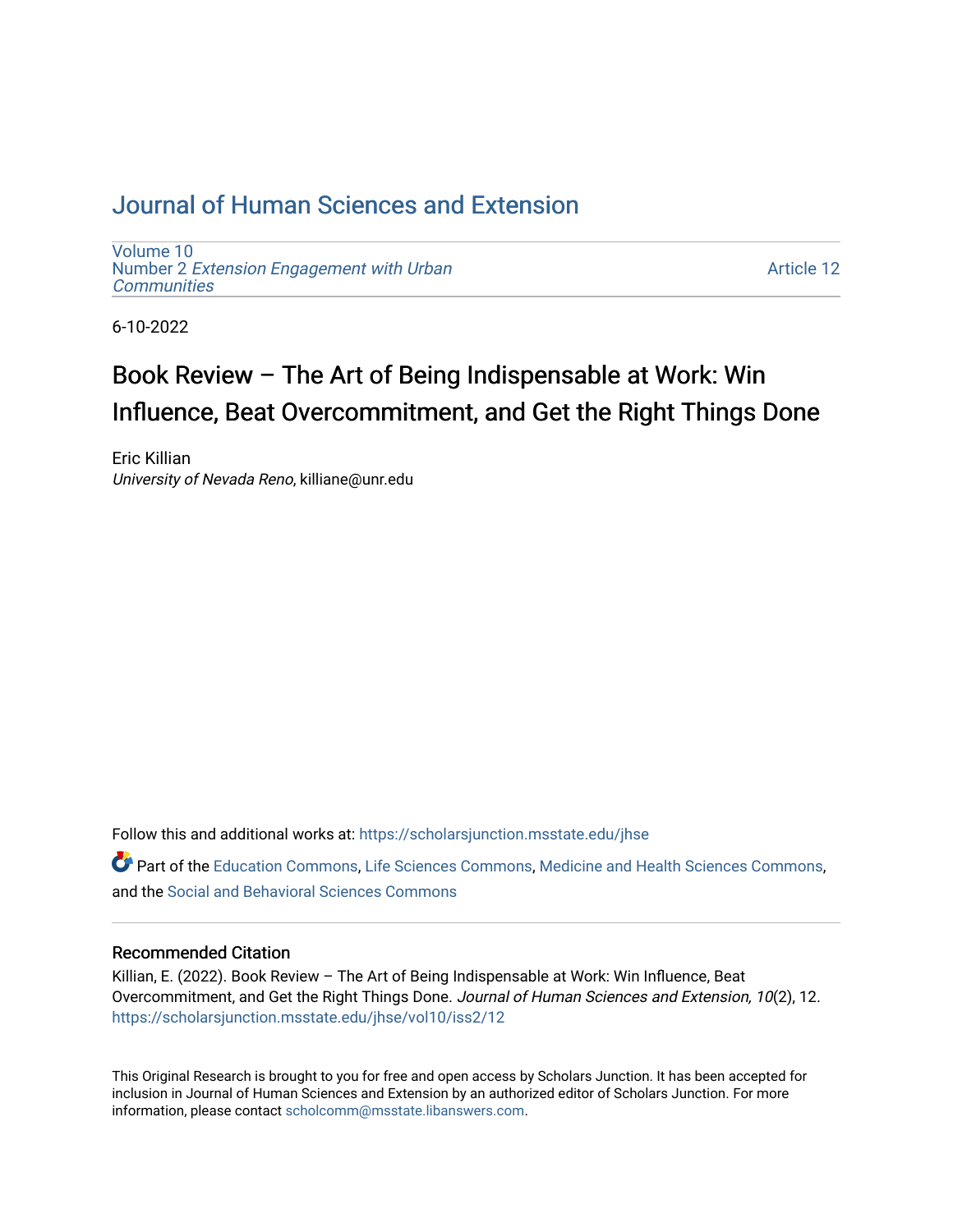## **Book Review –** *The Art of Being Indispensable at Work: Win Influence, Beat Overcommitment, and Get the Right Things Done*

## **Eric Killian**

*University of Nevada Reno*

*With new technology, constant change, uncertainty, and virtual teams, getting things done at work is tougher and more complex than ever. Finding your place amid the collaboration revolution working with everyone across silos and various platforms can feel like we are in a no-win cycle in urban Extension environments. However, there is always the indispensable go-to person, or in our case organization—urban Extension, that thrives on many working relationships, maintains a positive attitude of service, demonstrates creativity and tenacity, and strives to get the right things done. This review will share information on how urban Extension professionals can continue to behave differently, building up influence with others by not trying to do everything for everybody but by doing the right things at the right times for the right reasons.* 

*Keywords:* indispensable, urban, focus, work, Extension

*The Art of Being Indispensable at Work: Win Influence, Beat Overcommitment, and Get the Right Things Done* was written by Bruce Tulgan to help you succeed in today's increasingly demanding and uncertain world of work (Tulgan, 2019). It is a practical guide for navigating through constantly shifting priorities and unclear lines of authority. It is about how to think and conduct yourself when so many factors are outside your control. It is simple and provides practical tips and strategies that can be used by Extension and other professionals, especially in urban environments.

As the world of work continues to change and evolve, finding your place in an organization and achieving success has become more blurred and less defined. Traditional structures have been broken down or removed, hierarchies have flattened, and personal leadership is needed more than ever. Having an entrepreneurial approach to your job appears to be vital for success but comes with a less-traveled path and direction. However, getting the right things done lends itself to being indispensable at work, which has become even more accelerated in Extension, especially in urban environments. In this book review, I will share insights to help navigate the path to being indispensable at work and application to Extension as an indispensable go-to organization.

## **Fighting Overcommitment Syndrome**

Nobody can do everything for everybody without succumbing to overcommitment. Stretching oneself beyond capacity is where priorities get muddled, and important things are left undone or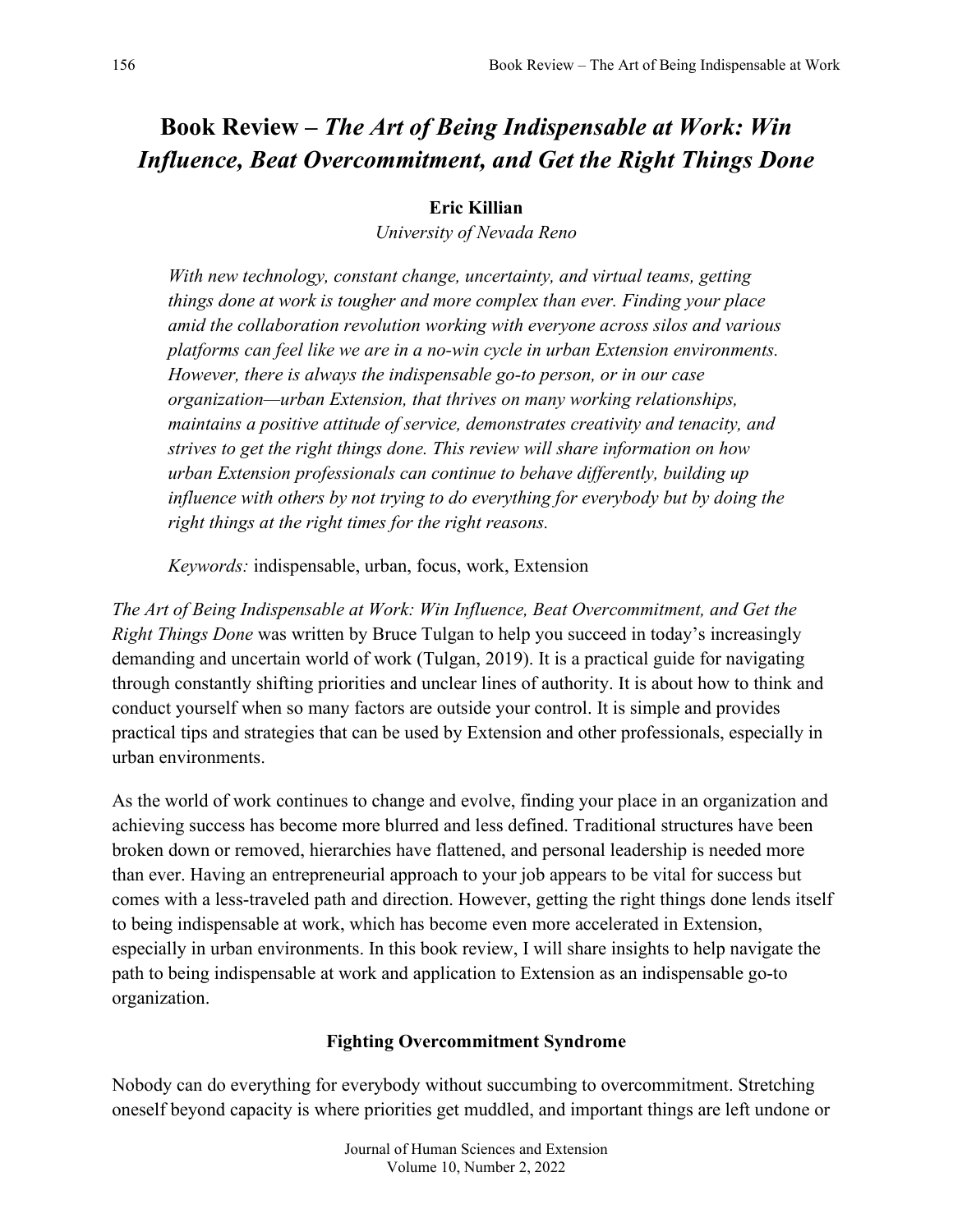done ineffectively. Navigating these relationships to avoid over-commitment is now our job. In urban Extension, this applies as we are forced to manage directly many more working relationships than before. The relationships are with a much wider range of colleagues and a greater diversity of positions, many without clear lines of authority–up, down, sideways, and diagonal. All of these relationships have the intent to support each other better to produce a more fluid and flexible program in a faster, more untraditional method.

Tulgan shares a few ways we all can handle and manage overcommitment:

- You can NOT ever do everything for everybody.
- You must make choices about what you are NOT going to do so you get the right things done.
- You can't be great at everything, so you need to build a repertoire of specialties you are known for consistently doing very well and very fast.

## **Having Real Influence**

The long game of real influence is a generous, other-centered focus based on adding value in every single interaction. This is hard to do, but in turn, the value you add can make the other person more valuable; contributes to more successful and fruitful interactions and outcomes; and builds your reputation as a true servant to others. Serving others is the essence or heart of Extension work. In urban environments, because of sheer size and numbers, this is often difficult but can be achievable and adds value to others in every interaction. However, this doesn't mean doing whatever our colleagues or others want at the moment; it does mean trying to do what we think will ultimately make everything go better for everybody. Real influence is incredibly valuable, but it must be earned.

## **Leading From Where You Are**

With the rise of self-managed teams and the thinning of management ranks, going in the right direction is to lead up, down, sideways, and diagonally—from wherever you are right now. Whether or not you are in command, take charge. In Extension, this is so true. While there are many missions to lead or follow, Extension professionals take charge both personally and organizationally, even without a title for that leadership. This leadership is often referred to as having an entrepreneurial mindset that aligns locally with state, regional, and national priorities.

## **Master the "No"**

Saying "No" at work is a way to prevent you and your colleagues from wasting time, attention, money, and other resources. "No" is how we try to protect ourselves from making bad commitments that are not allowed (against the rules), should not be done (not a priority), or cannot be done (not possible). Saying "Yes" is often seen as the easier thing to do but should be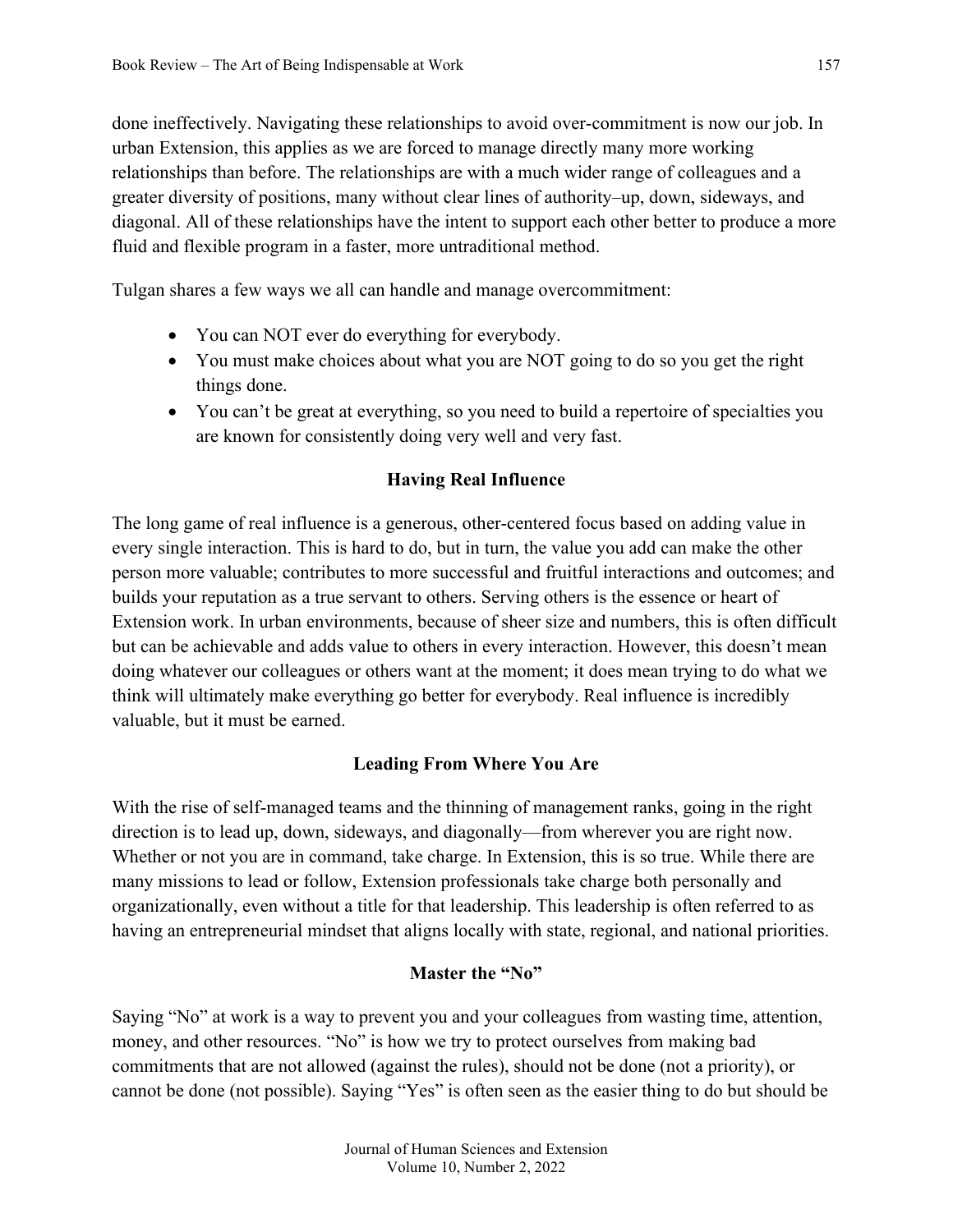limited to those items that can be done within a person's time allotment. In Extension, saying "Yes" is a common practice because we like to be all things to all people. There are so many good things to do that saying "No" doesn't seem like a viable option. However, saying "No" can help balance and focus our Extension work.

### **Finish What You Start**

In a collaboration revolution workplace, where authority and priorities are often unclear, people often manage multiple responsibilities. We all say this as if it is a badge of honor or that we are proud of being very busy with lots of important work. However, the busier you are and the heavier your workload, the less you can afford to manage multiple responsibilities. It will usually be a matter of time before deadlines get missed. The reality is you can only finish one thing at a time. Extension work, especially in an urban environment, often appears as a juggling act or a normal way of doing business. However, our goal is not to juggle until somehow, eventually, we complete a task or project. The goal is to finish what you start. Remember to accomplish this by creating a "DO" list, not a "TO-DO" list.

#### **Go-to-ism … The Art of Being Indispensable at Work**

Go-to-ism is "the way of the go-to person." It is both a philosophy of work and a way of conducting yourself at work. It is how you think and what you do. It is the long game of serving others and making yourself valuable to the people around you by building goodwill and a positive reputation. Go-to people don't do everything for everybody or one person. They approach every relationship determined to add value to every interaction and every other person. Extension professionals excel at being the go-to person or the go-to organization. However, in the new world of work, Extension can look at new ways of doing their work, especially in urban environments, and truly become or master the art of being indispensable at work individually and overall an indispensable organization.

#### **Conclusion**

This game-changing yet practical book reveals the secrets of the go-to person in our new world of work. Based on an intensive study of people at all levels in all kinds of organizations, Tulgan shows how go-to people think and behave differently. They build up their influence with others—not by trying to do everything for everybody but by doing the right things at the right times for the right reasons, regardless of whether they have the formal authority. Extension professionals can directly apply this information both personally and organizationally to ensure continued success and relevance in the future as urban environments continue to grow and get more complex.